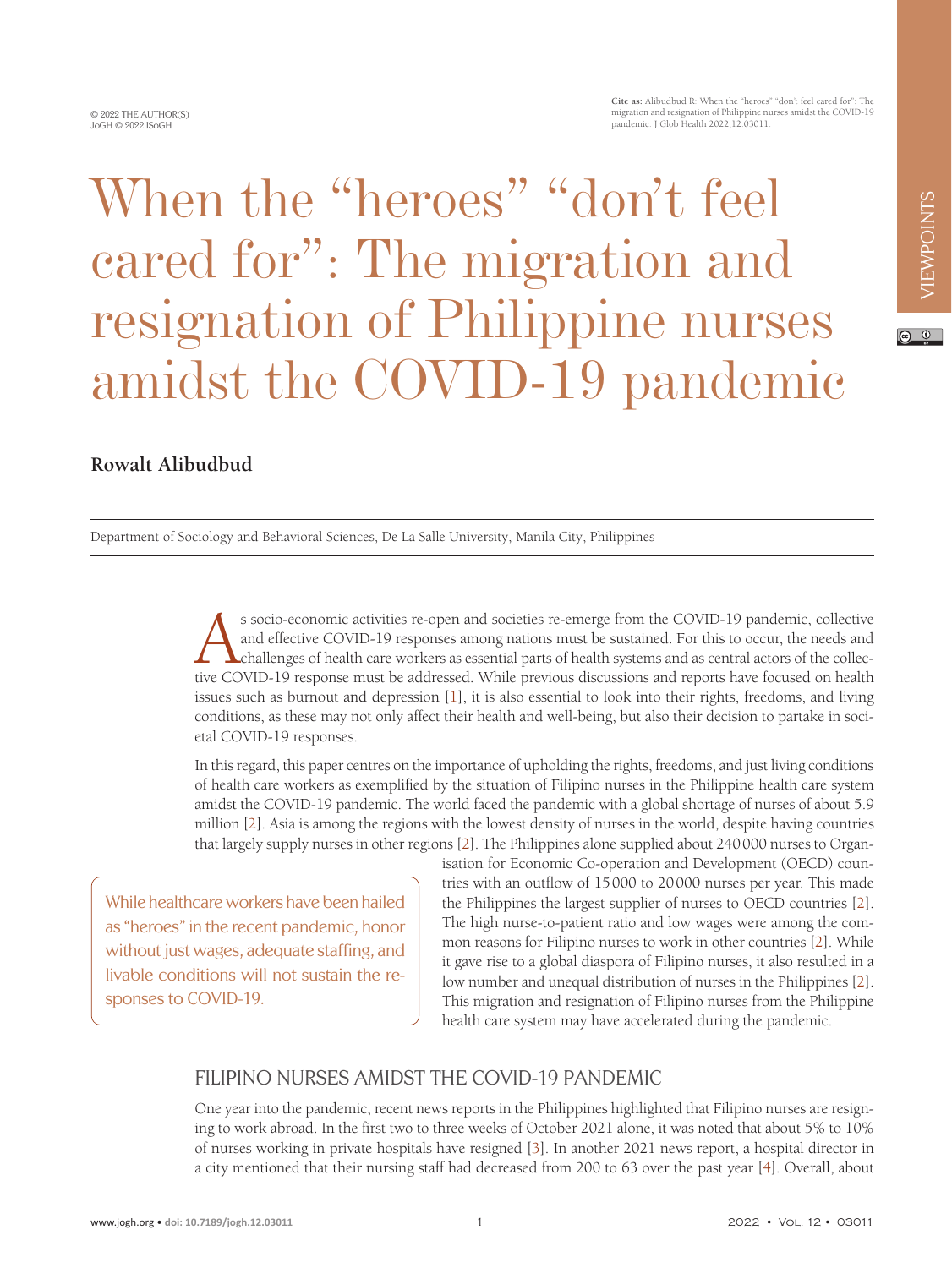

**Photo: Filipino nurses' daily routine during the COVID-19 pandemic (from Rowalt Alibudbud's personal collection, used with permission).**

40% of nurses in private hospitals have resigned since the pandemic began [\[3](#page-2-2)]. Thus, hospitals in the Philippines may be understaffed due to the dwindling number of nurses during the pandemic.

Among the commonly cited reasons for the resignation remained to be low wages. An entry-level nurse working in a public hospital starts with a monthly salary of about PHP33575 (about US\$670), while those working in private hospitals may start with as little as PHP8000 (about US\$160) [[4\]](#page-2-3). These wages may not be enough to cover the cost of living in the Philippines. For example, the estimated cost of living in Metro Manila, the largest Philippine metropolitan area, is PHP50798 (about US\$1080) [\[5](#page-2-4)]. Some of the nurses even go to work without benefits and hazard pay, despite the heightened health risks and threats during the pandemic [\[4](#page-2-3)].

### GOVERNMENT RESPONSES TO THE PLIGHT OF NURSES

Despite the need for livable wages and just benefits for Filipino nurses, the Philippine government responded by banning and limiting them from living and working abroad, so they could serve as a "reserve force" as the country navigates through the pandemic. This deployment ban was largely questioned due to its possible unconstitutionality, violation of the right to travel and earn a living wage and negative effect on the Philippine economy [\[6\]](#page-2-5).

Nonetheless, some improvements have been done, such as the additional PHP500 (about US\$10) daily allowance for health care workers who care for patients with COVID-19. However, its implementation has been met with confusion, dismay, and disappointment [\[7](#page-2-6)[,8](#page-2-7)]. For instance, a 2020 news report showed that the daughter of a nurse who died from COVID-19 was appalled and dismayed when she claimed her mother's hazard pay amounting to PHP7000 (about US\$140) since she expected to receive PHP30000 (about US\$600) [\[7](#page-2-6)]. This was because the previously announced government daily allowance was reduced to PHP64 (about US\$1.5) after it was adjusted for their city's health budget and mandated deductions [[7\]](#page-2-6). Amidst these news reports and the resignation of nurses, several health care worker groups have also highlighted that they were being forced to work long hours and had an inconsistent supply of personal protective equipment (PPE) [\[7](#page-2-6)].

A year after, the situation had seemingly remained the same, as disclosed by health care groups, with nurses forgoing their meals and bathroom breaks to save on PPEs. Moreover, it was reported that the promised additional compensation for health care workers had not been paid out. To them, "their working conditions are no longer humane" [[8\]](#page-2-7). Thus, Filipino nurses seemed to be domestic captives in their own country. The barriers to escape are generally invisible and take form as economic, social, and legal subordination.

#### RESIGNATION AND MIGRATION: SENTIMENTS AND RESPONSES OF FILIPINO NURSES

Given the chronic understaffing, low wages, unsafe working conditions, and deployment bans, Filipino nurses have expressed their exhaustion and dismay with statements such as "We don't feel cared for" and "We feel exhausted...but we always keep in mind that we have to help our people because...no one else will" [\[3](#page-2-2),[4\]](#page-2-3). Eventually, some of them may leave the profession or try to go abroad since "it's really not worth being a nurse at home" [[4\]](#page-2-3). This seemed to be the sentiment of nurses and other health care worker groups who have announced their mass resignation from the Philippine health care system amidst the COVID-19 pandemic [[8\]](#page-2-7). While some were able to migrate, remaining nurses in the Philippines, as seen in private hospitals [\[4](#page-2-3)], may leave their profession to escape their seeming domestic captivity and socio-economic hardships amidst the COVID-19 pandemic. Thus, Filipino nurses may be free when they no longer work as "nurses".

#### THE EFFECT OF THE RESIGNATION AND MIGRATION OF FILIPINO NURSES ON THE LOCAL COVID-19 RESPONSE

This flight of health care workers from health care institutions in the Philippines had severely affected the local COVID-19 response [\[3](#page-2-2),[4\]](#page-2-3). In 2021, hospitals in the country have already started to downsize their operations,